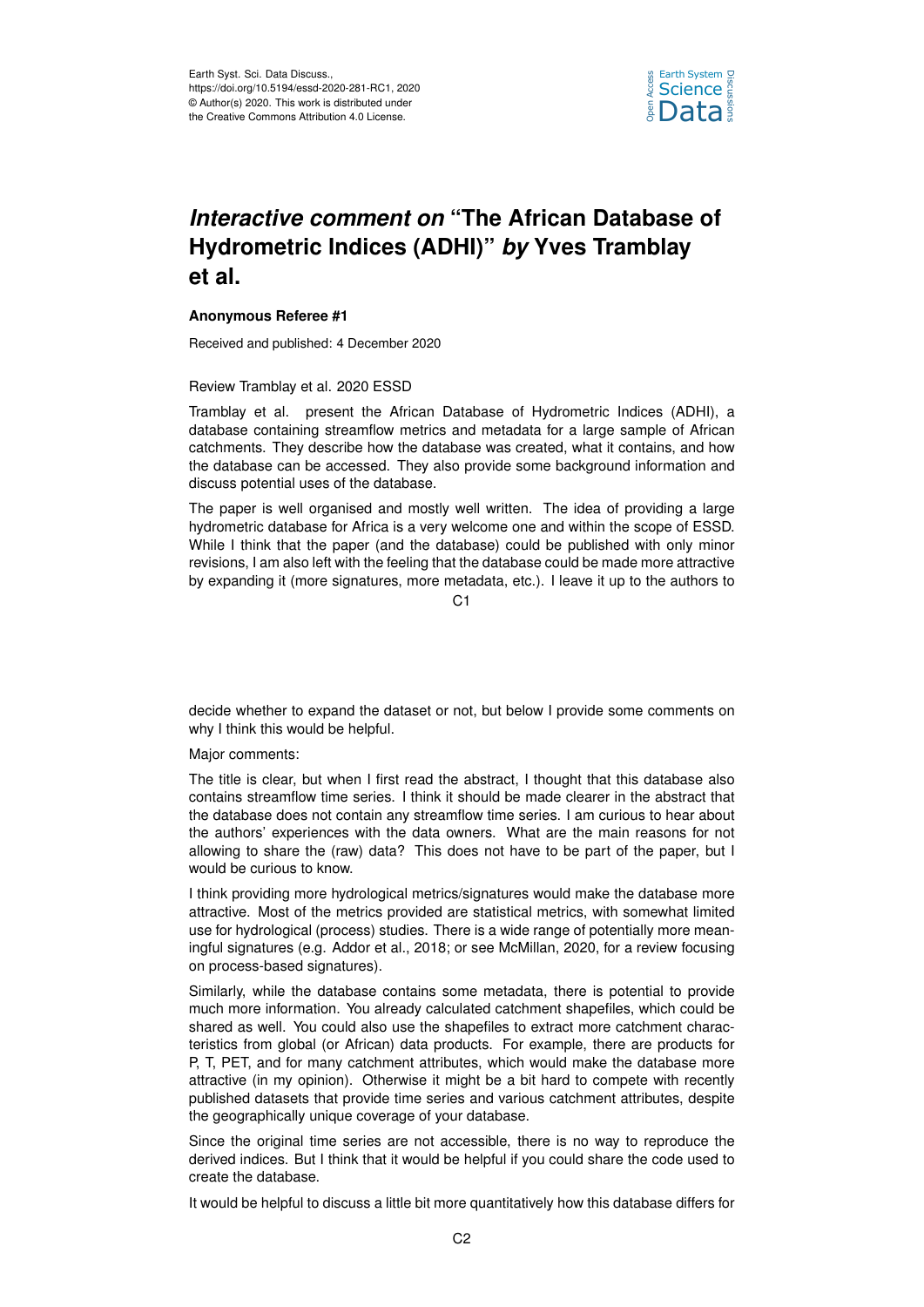example from GSIM. How many more catchments are in there? This will make it easier for users to see the advantages of that dataset.

There are a few language errors and some unclear sentences. It's mostly minor, but I think proofreading the paper again would be helpful. I made some comments on that in the list below.

Minor comments:

L:85-86: "carefully checked for quality control". I would rephrase this – you do a quality control, that is, you check for quality. But you don't check for quality control.

L.86-87: This first suggested to me that the database also includes the discharge data, which (unfortunately) it doesn't. I would suggest rephrasing it so that this is clear. The same holds true for the following sentences.

L.104: "aquifers" – remove the "s"

L.126: You mentioned two main reasons, but you then list 3 points.

L.134: I would suggest writing 20th century instead of using Roman numerals.

L.132-136: That sentence is quite long and could be simplified/split.

L.144: The reference Gnann et al. (2020) doesn't really fit here as the study does not look at climate change or human activities. It would fit better into the next sentence after Westerberg et al. (2020).

L.181: "A careful inspection" – please be more explicit here.

L.187: "After this data quality processing step,. . .". Do you mean all the steps described above, that is the minimum length requirement, checking for duplicate time series, and merging with the GRDC? L.197: Replace "About" with some other word, it sounds a bit awkward.

L.202-205: I would suggest rephrasing that sentence. I think I understand what you

C3

want to say here, but it's a bit unclear.

L.219-220: "manyfold" instead of "many folds"

L.230 and others: perhaps write southern Africa to clearly distinguish between the south of Africa and South Africa. Technically, the capitalisation should suffice, but it can be a bit confusing.

L.231 "includes" remove the "s"

L.283: I'm not sure what you mean by "relative indices computed with a base period as reference, such as standardized drought indices." To which indices do you refer to?

L.309: Here you use "indexes", earlier on "indices"

L.316: I am not entirely sure about the purpose of this paragraph. It reads like a discussion, which I didn't expect in that section. But it's a bit vague and doesn't really help the reader (in my opinion).

L.351: "sumary.txt file" is called "summary.tab" in the database

L.360: "contains" – remove the "s"

L.380: do you mean "organisations" here rather than "organisms"?

L. 418-420: Could you provide links (if they exist) to the GRDC and the SIEREM database websites? (Obviously the data cannot be accessed that way, but providing contact info of the data owners would be helpful.)

Figure 1: In the caption you mention twice that regulated basins are basins with dams.

**References** 

Addor, N., Nearing, G., Prieto, C., Newman, A.J., Le Vine, N. and Clark, M.P., 2018. A ranking of hydrological signatures based on their predictability in space. Water Resources Research, 54(11), pp.8792-8812.